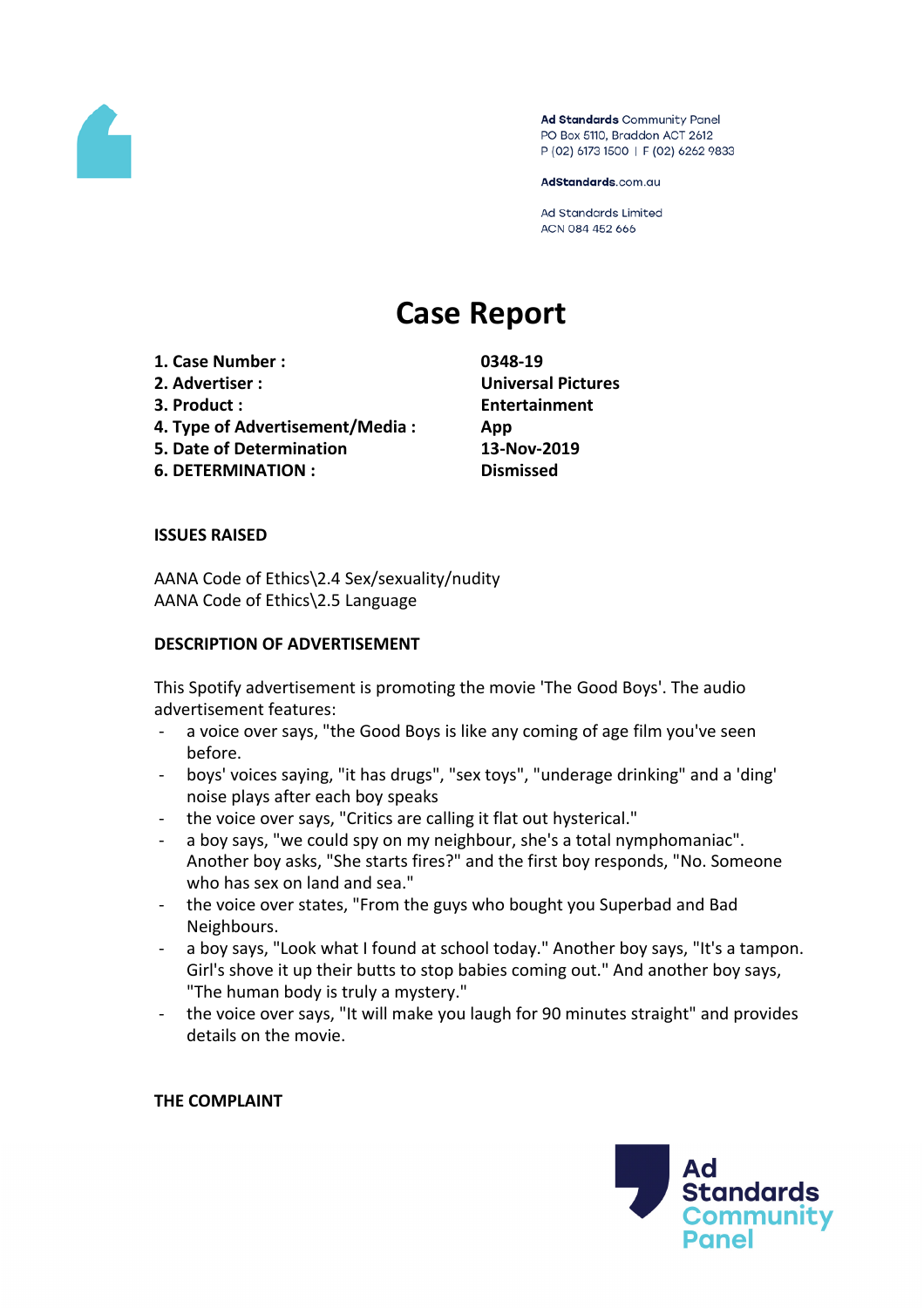

A sample of comments which the complainant/s made regarding this advertisement included the following:

*While my 4 year old, my husband and myself where listening to spotify early in the morning, the ad played. It contained crude, sexual words and coarse words. This was a completely inappropriate time of the morning for an ad such as this to come on... or to be honest, it should not have even made it to the cinema.*

*Spotify, even though we are not paying for an account, knows my most listened to music and playlists so why would they think an ad such as this would be an appropriate one. Our 4 year old boy was present and it had both my husband and I completely shocked and appalled.*

### **THE ADVERTISER'S RESPONSE**

Comments which the advertiser made in response to the complainant/s regarding this advertisement include the following:

*The below response is in relation to the complaints received regarding the UNIVERSAL PICTURES advertising for GOOD BOYS, specifically in regards to the Spotify advertisements depicting sex/nudity/language which has caused offence to some viewers.*

*Universal Pictures International Australasia adhere to the AANA Advertiser Code of Ethics.*

*Section 2.4 & 2.5 of the Code states "Advertising or Marketing Communications shall not present or portray sex/nudity/language unless it is justifiable in the context of the product or service advertised."*

*Good Boys is a comedy film which contains sexual & language references. It would therefore be reasonable to justify that our advertising materials have been produced within the context of the product being advertised.*

*Universal Pictures strive to advertise films of this content in a manner that remains appropriate for all consumers.*

*To ensure due diligence, prior to activity going live we carefully plan out our targeting with the agency to deliver a thought-out digital plan to effectively reach the following audiences:*

*Younger audiences: P13-24 (male skew) Seth Rogan Fans (non-parents): M25-34*

*In this instance, we obtained clearance to display the advertisement according to the guidelines provided for the appropriate targeting & therefore the ad would have appeared in the males Spotify account.*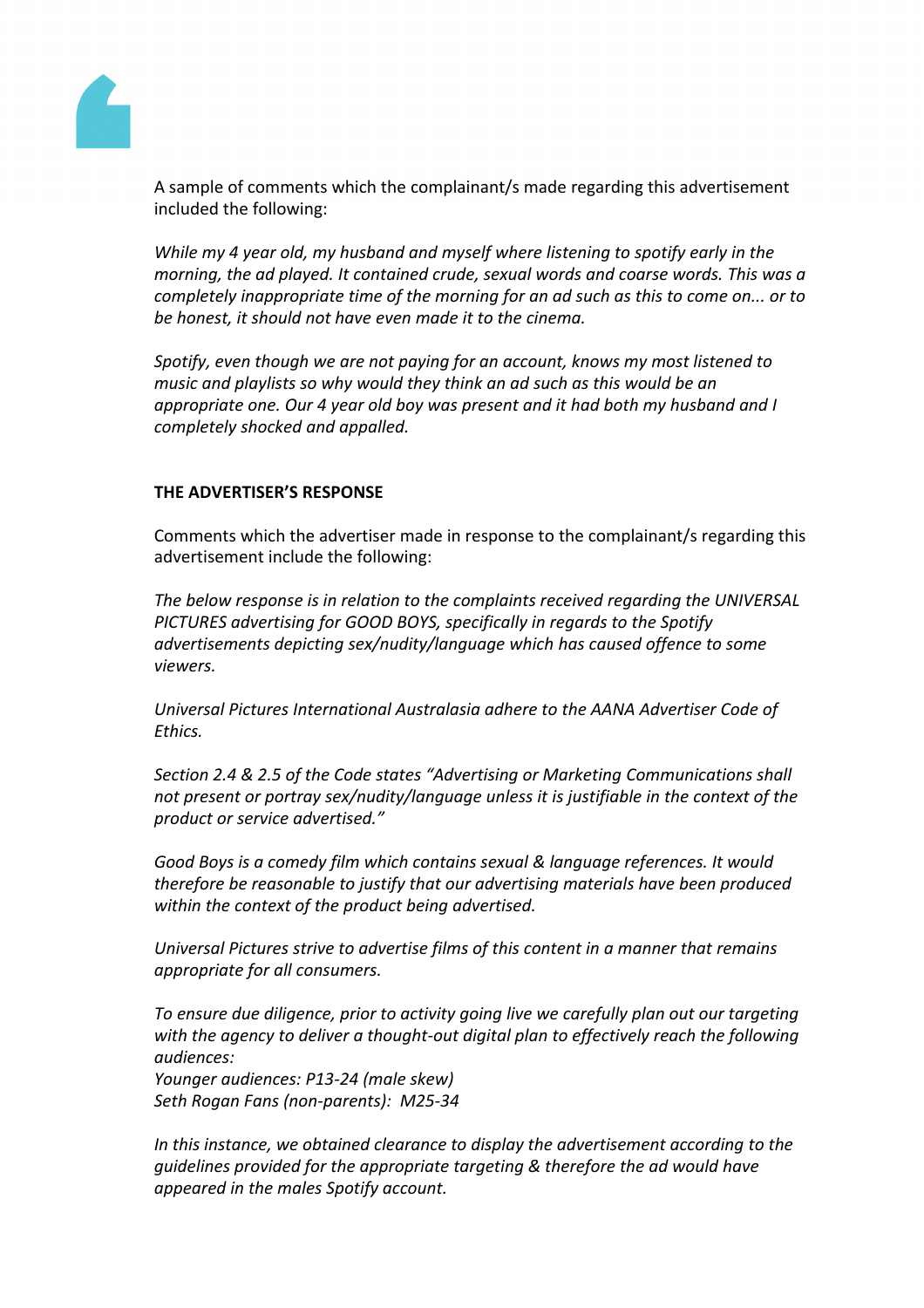

*Universal Pictures and MediaCom exercised care with the planning and selection of the targeting schedule and focused on programming that skews within the demographic.*

*We apologise for any distress caused and would like to reassure all parties involved that we have adhered to all required standards and the industry code of conduct in relation to the advertising materials and placements for this film.*

### **THE DETERMINATION**

The Ad Standards Community Panel (the Panel) considered whether this advertisement breaches Section 2 of the AANA Code of Ethics (the Code).

The Panel noted the complainant's concerns that:

- The advertisement contained crude, sexual words
- Was inappropriate at the time the advertisement played and in a medium when children could be listening

The Panel viewed the advertisement and noted the advertiser's response.

The Panel considered whether the advertisement was in breach of Section 2.4 of the Code. Section 2.4 of the Code states: "Advertising or Marketing Communications shall treat sex, sexuality and nudity with sensitivity to the relevant audience".

The Panel first considered whether the advertisement contained sex. The Panel noted the dictionary definition of sex most relevant to this section of the Code of Ethics is 'sexual intercourse; sexually stimulating or suggestive behaviour.' (Macquarie Dictionary 2006).

The Panel considered that the advertisement featured a child giving an incorrect definition of the term nymphomaniac as someone who has sex on land and sea. The Panel considered that this was said in the context of someone providing a definition to a term and was not a portrayal of sexual intercourse, sexually stimulating or suggestive behaviour.

The Panel considered the advertisement did not feature sex.

The Panel considered whether the advertisement contained nudity and noted that the dictionary definition of nudity includes 'something nude or naked', and that nude and naked are defined to be 'unclothed' and includes something 'without clothing or covering'.

The Panel noted that the advertisement was audio only and did not feature any depictions of, or reference to, nudity.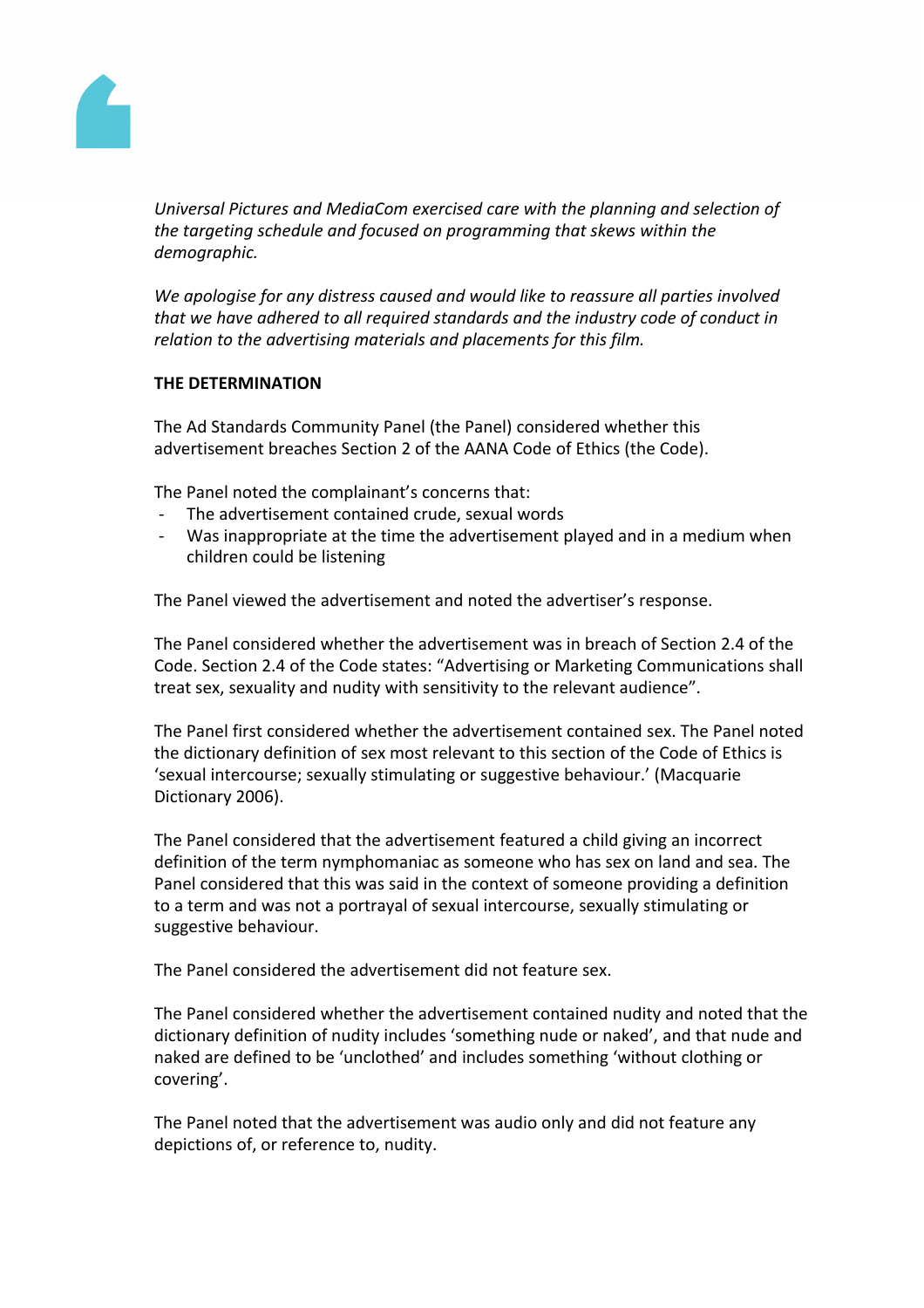

The Panel considered whether the advertisement depicted sexuality. The Panel noted the definition of sexuality includes 'sexual character, the physical fact of being either male or female; the state or fact of being heterosexual, homosexual or bisexual; sexual preference or orientation; one's capacity to experience and express sexual desire; the recognition or emphasising of sexual matters.' The Panel noted that for the application of the term in the Code, the use of male or female actors in an advertisement is not of itself a depiction of sexuality.

The Panel noted the advertisement included references to sex toys, a nymphomaniac and refences to tampons and reproduction. The Panel considered that this could be considered a recognition or emphasis of sexual matters. The Panel considered that the advertisement did contain sexuality.

The Panel then considered whether the advertisement treated the issue of sexuality with sensitivity to the relevant audience.

The Panel considered the meaning of 'sensitive' and noted that the definition of sensitive in this context can be explained as indicating that 'if you are sensitive to other people's needs, problems, or feelings, you show understanding and awareness of them.' (https://www.collinsdictionary.com/dictionary/english/sensitive)

The Panel considered that the requirement to consider whether sexual suggestion is 'sensitive to the relevant audience' is a concept requiring them to consider who the relevant audience is and to have an understanding of how they might react to or feel about the advertisement – the concept of how subtle sexual suggestion is or might be is relevant to the Panel considering how children, and other sections of the community, might consider the advertisement.

The Panel noted the advertiser's response that the advertisement was carefully targeted at younger audiences aged 13 to 25 with a male skew, and male Seth Rogan fans aged 25 to 34.

The Panel considered that advertisement content on Spotify is served on the basis of who is logged into the account, not the type of content being accessed. The Panel acknowledged that adults would sometimes be logged into their own accounts to allow children to listen to music, however considered that this scenario is outside of the advertiser's control. The Panel considered that the advertisers had taken the appropriate steps to ensure that the advertising material was targeted towards people over the age of 13.

The Panel considered that the audience for this advertisement would be primarily those over the age of 13.

The Panel considered that the sexual references in the advertisement were said in the context of a coming of age film which humorously referenced the awkward ways in